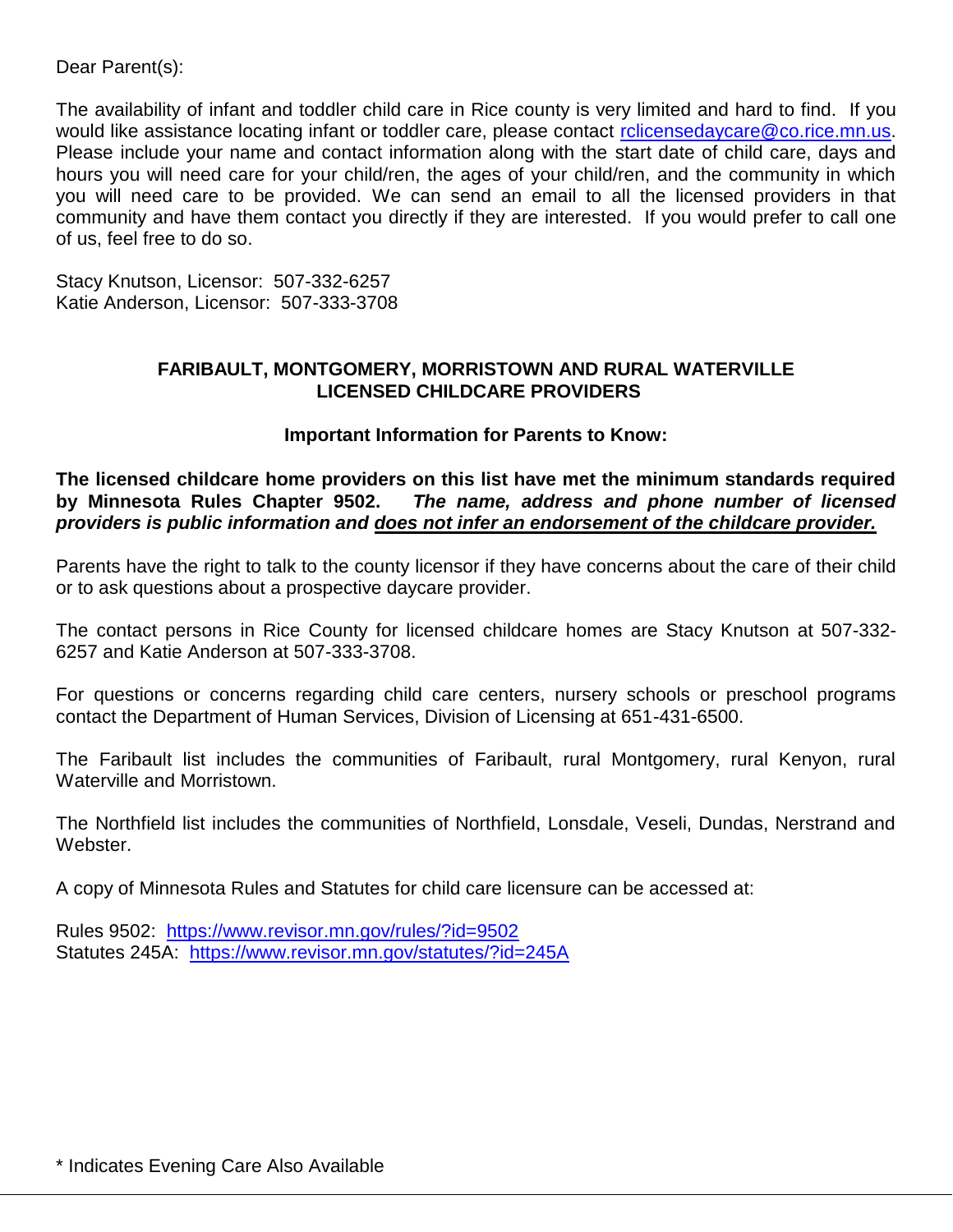# **FARIBAULT LICENSED CHILDCARE PROVIDERS June 13, 2022**

| <b>PROVIDER</b>                | <b>ADDRESS</b>                  | <b>PHONE</b>        |
|--------------------------------|---------------------------------|---------------------|
| Lori Adamek                    | 1566 250 <sup>th</sup> Court E. | 612-730-4550        |
| <b>Betsy Bauer</b>             | 311 Sunshine Lane               | 507-838-0006        |
| Lexi Berge                     | 814 Rogers Row                  | 507-491-3963        |
| <b>Tara Borchert</b>           | 2117 15th Street NW             | 507-330-2566        |
| Shauna Breyer                  | 2411 Woodland Drive             | 507-602-2205        |
| Laura Brown                    | 14602 Culver Avenue             | 612-203-0281        |
| <b>Casey Carlson</b>           | 7 Breck Circle                  | 507-210-8620        |
| Krisann Caron                  | 519 Whipple Way                 | 507-330-1656        |
| Kimberly Chmelik               | 7435 Dodd Road                  | 507-333-0297        |
| <b>Terri Garcia</b>            | 304 Brand Avenue                | 507-412-9127        |
| Rose Holz                      | 17922 Alexander Avenue          | 507-202-1931        |
| Diana Jandro                   | 130 Allen Lane                  | 507-491-6065        |
| Angela Jeanes                  | 331 SW 3rd Avenue               | 507-838-1706 (Cell) |
| Lori Kaderlik                  | 1652 Buckingham Path            | 507-332-7211        |
| Karri Kenow                    | 28 Crestview Bay                | 507-210-2091        |
| Julie Klapperich               | 23749 Albers Avenue             | 507-210-0862        |
| Nevita Knott                   | 2524 14th Street NE             | 507-210-6310        |
| Kaylene Little                 | 16430 Ames Way                  | 507-332-2883        |
| Amy Lloyd - Frog Town 2        | 819 Tatepaha Blvd.              | 507-201-2140        |
| Jan McCreary                   | 1421 17th Street SW             | 507-331-5830        |
| Sophia McCusker - Kids Cottage | 14781 Bagley Avenue             | 507-491-9716        |
| Nichole Miller                 | 19830 Roberds Lake Blvd.        | 507-210-6114        |
| Jessica Noble                  | 5540 270th Street E.            | 507-213-9573        |
| Amanda Novotny                 | 1308 17th Street SW             | 612-756-0319        |
| Rhonda Nowaczewski             | 404 2 <sup>nd</sup> Street NE   | 507-491-6196        |
| Clara Oraskovich               | 1506 Bethel Court               | 507-323-0850        |
| <b>Brianna Otey</b>            | 1802 Shumway Avenue             | 651-249-6741        |
| <b>Denise Reuvers</b>          | 3027 220th Street E.            | 507-332-7741        |
| Lorie Rowell                   | 821 3rd Avenue NW               | 574-326-4337        |
| <b>Brooke Thompson</b>         | 1112 Pearl Drive                | 507-339-0613        |
| Jennifer Tousignant            | 1781 Glynview Trail             | 507-330-2251        |
| Kayla Ugland                   | 1751 Patricks Bay               | 507-412-1978        |
| Amber Vaudrin                  | 1109 3rd Street SE              | 507-491-6223        |
| Andrea Vogelsberg              | 862 Home Place                  | 507-210-0684        |
| Joni Williams                  | 64 Allen Path                   | 507-210-1452        |
| Jeannette Wilson               | 4222 Crystal Lake Trail         | 507-384-8578        |
|                                | PO Box 795                      |                     |
| Marissa Yunker                 | 1608 Whipple Way                | 507-330-1332        |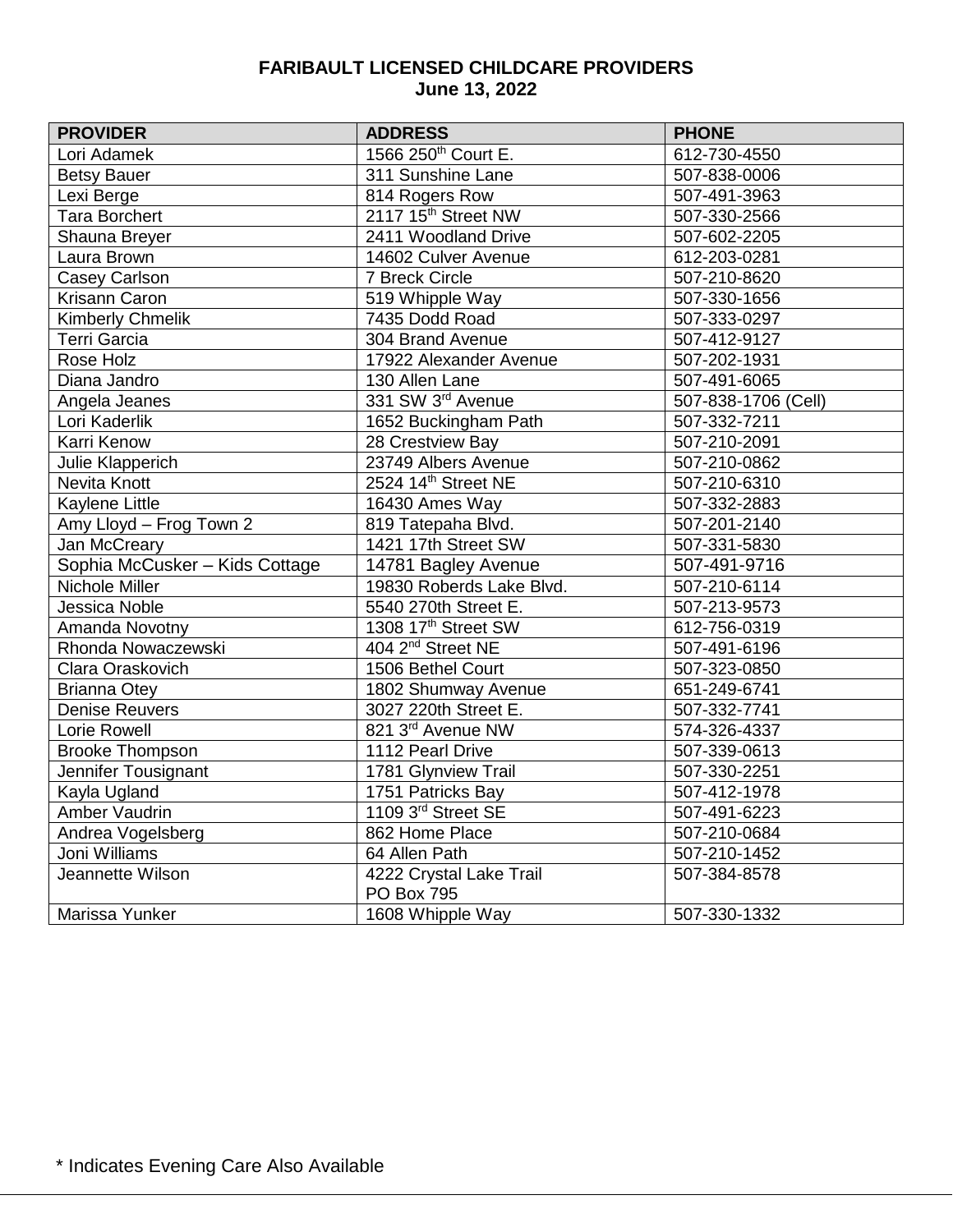## **FARIBAULT LICENSED CHILDCARE CENTERS**

| <b>PROVIDER</b>                     | <b>ADDRESS</b>              | <b>PHONE</b> |
|-------------------------------------|-----------------------------|--------------|
| Child's Delight Too                 | 200 Western Avenue Suite A2 | 507-332-2264 |
| Faithful Beginnings at Divine Mercy | 15 SW 3rd Avenue            | 507-334-7706 |
| Catholic School                     |                             |              |
| $(3 \text{ yrs and up})$            |                             |              |
| Faribault Child Care Center *       | 2700 Cardinal Avenue        | 507-332-2571 |
| (Care available until 10:30 PM)     |                             |              |
| Gafaaje Child Care Center           | 112 Central Avenue N.       | 507-384-3404 |
| Kid's World (School Age)            | 925 Parshall Street         | 507-333-6724 |
| Peace Lutheran Preschool            | 213 SW 6th Avenue           | 507-334-5999 |
| <b>Three Rivers Head Start</b>      | 201 S. Lyndale              | 507-316-0610 |

# **MONTGOMERY LICENSED CHILDCARE PROVIDERS**

| <b>PROVIDER</b> | <b>ADDRESS</b>          | <b>PHONE</b> |
|-----------------|-------------------------|--------------|
| Jenny Krenik    | LeSueur Avenue<br>12577 | 952-457-3486 |

## **MORRISTOWN LICENSED CHILDCARE PROVIDERS**

| <b>PROVIDER</b>       | <b>ADDRESS</b>                            | <b>PHONE</b> |
|-----------------------|-------------------------------------------|--------------|
| Pam Golombeski        | 206 E. Ann Street, PO Box 495             | 507-685-4224 |
| Suzanne Krause        | 402 SW 4 <sup>th</sup> Street, PO Box 404 | 507-685-4379 |
| <b>Chris Melchert</b> | 402 SE 3 <sup>rd</sup> Street, PO Box 415 | 507-685-4625 |
| Theresa Meschke       | 8240 250 <sup>th</sup> Street W.          | 507-685-2196 |

# **NERSTRAND LICENSED CHILDCARE PROVIDERS**

| <b>PROVIDER</b> | <b>ADDRESS</b>                | <b>PHONE</b> |
|-----------------|-------------------------------|--------------|
| Ariana Mudge    | 223 1 <sup>st</sup> Street S. | 507-369-8275 |

#### **WATERVILLE/KILKENNY AREA CHILDCARE PROVIDERS**

| <b>PROVIDER</b>    | <b>ADDRESS</b> | <b>PHONE</b> |
|--------------------|----------------|--------------|
| None at this time. |                |              |